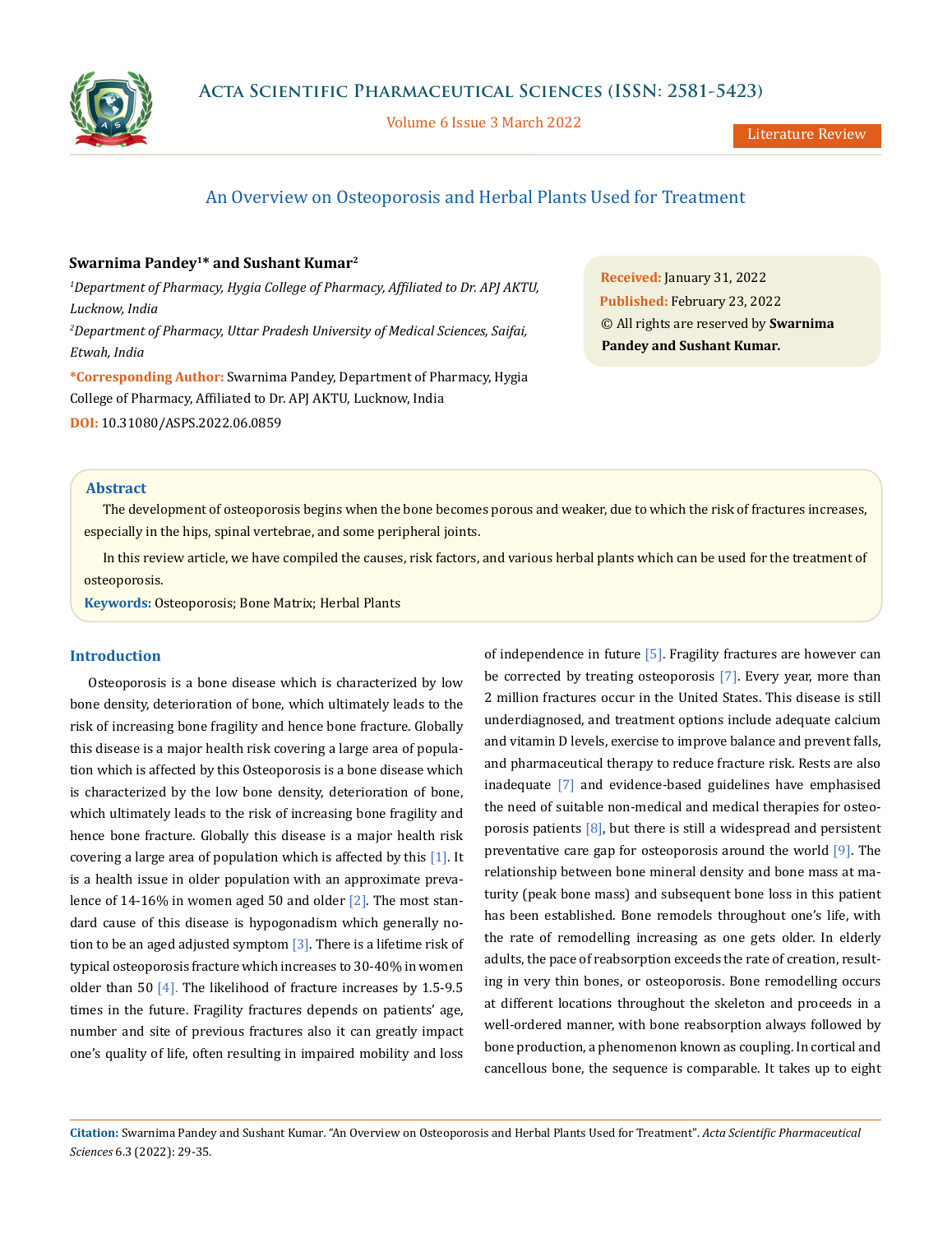months to complete the process of bone resorption, followed by the synthesis of bone matrix and its subsequent mineralization. If the processes of bone resorption and formation are not balanced, bone resorption and formation will occur.

#### **Definition of osteoporosis**

Osteoporosis is largely conceptual, making it difficult to apply to particular patients. Osteoporosis is defined as a bone mineral density (T score) that is 2.5 SD below the mean peak value in young people, according to a WHO working committee [11]. This definition has limits in clinical practise and can be used as an entrance criterion for a clinical trial or as a tool to study the epidemiology of osteoporosis. It elevates the hazard element for a fracture to the status of a diagnostic criterion, does not specify the method or site for measuring bone mineral density, ignores the importance of other determinants of bone strength, and also ignores the increased risk of fracture associated with a certain level of bone mineral density  $[12]$ . The annual cost of understanding for osteoporosisrelated fractures in the United States is comparable to or exceeds the cost of understanding for myocardial infarction, breast cancer, and/or cerebrovascular accident in the United States [13]. There are specific risk factors that differ from person to person that are linked to the development of osteoporosis and increase the risk of getting the condition. These factors are classified into two categories: modifiable and non-modifiable factors. Calcium and vitamin D intake, anorexia nervosa, alcohol consumption, cigarette smoking, pharmaceutical use, and sex hormones are all modifiable factors. Age, sex, race, body size, family history, and so on are non-modifiable characteristics.

#### **Pathogenesis of osteoporosis**

Osteoblasts and osteocytes (bone-forming cells), osteoclasts (bone-resorbing cells), and osteoid cells make up bone (bone matrix). When the balance between bone resorption and deposition swings toward excessive resorption, bone loss occurs as a precursor to osteoporosis  $[14]$ . Osteoporosis is a multifaceted illness with complicated pathophysiology that can be triggered by genetic, endocrine, or dietary factors.

Several hormones have been proven to aid in bone growth, the most important of which are parathyroid hormone (PTH), oestrogen, calcitonin, and vitamin D.PTH improves calcium absorption in the kidneys, gut, and bones.

Furthermore, PTH can promote osteoclast activity, resulting in increased bone resorption.

Calcitonin plays a vital role in calcium prevention by inhibiting calcium absorption both directly and indirectly. Calcitonin reversibly blocks I osteoclasts role by binding to its binding to its receptor. Estrogen decreases the irate of bone remolding and increases osteoclast apoptosis through two receptors also including estrogen receptor iα i(ERα) and estrogen receptor iβ i(ERβ).Due to its relationship with increased bone resorption and defective bone formation, estrogen insufficiency plays a censorious role in the aetiology of osteoporosis [16].



**Figure 1:** A brief schematic view of pathophysiology of osteoporosis and influence of some drugs ion bone health. PTH: Parathyroid Hormone; PGE2: Prostaglandin E2; IL-11: Interleukin-11; OPG: Osteoprotegerin; OCIF: Osteoclastogenesis Inhibitory Factor; RANKL: Receptor Activator of Nuclear Factor κB Ligand; NF-κB: Nuclear Factor iκB; JNK: c-Jun N-terminal Kinases; OSc: Osteoclasts; Wnt: Wingless and Int Proteins; LRP5/6: LDL-Receptor Related Protein i5/6; iIGF-1: Insulin Like Growth Factor-1; L-C: L-carnitine; OBs: Osteoblasts.

# **Literature Review**

#### **Fractures caused by osteoporosis**

One in every three women and one in every five men over the age of fifty is at risk of an osteoporosis fracture. In fact, it is be-

**Citation:** Swarnima Pandey and Sushant Kumar*.* "An Overview on Osteoporosis and Herbal Plants Used for Treatment". *Acta Scientific Pharmaceutical Sciences* 6.3 (2022): 29-35.

30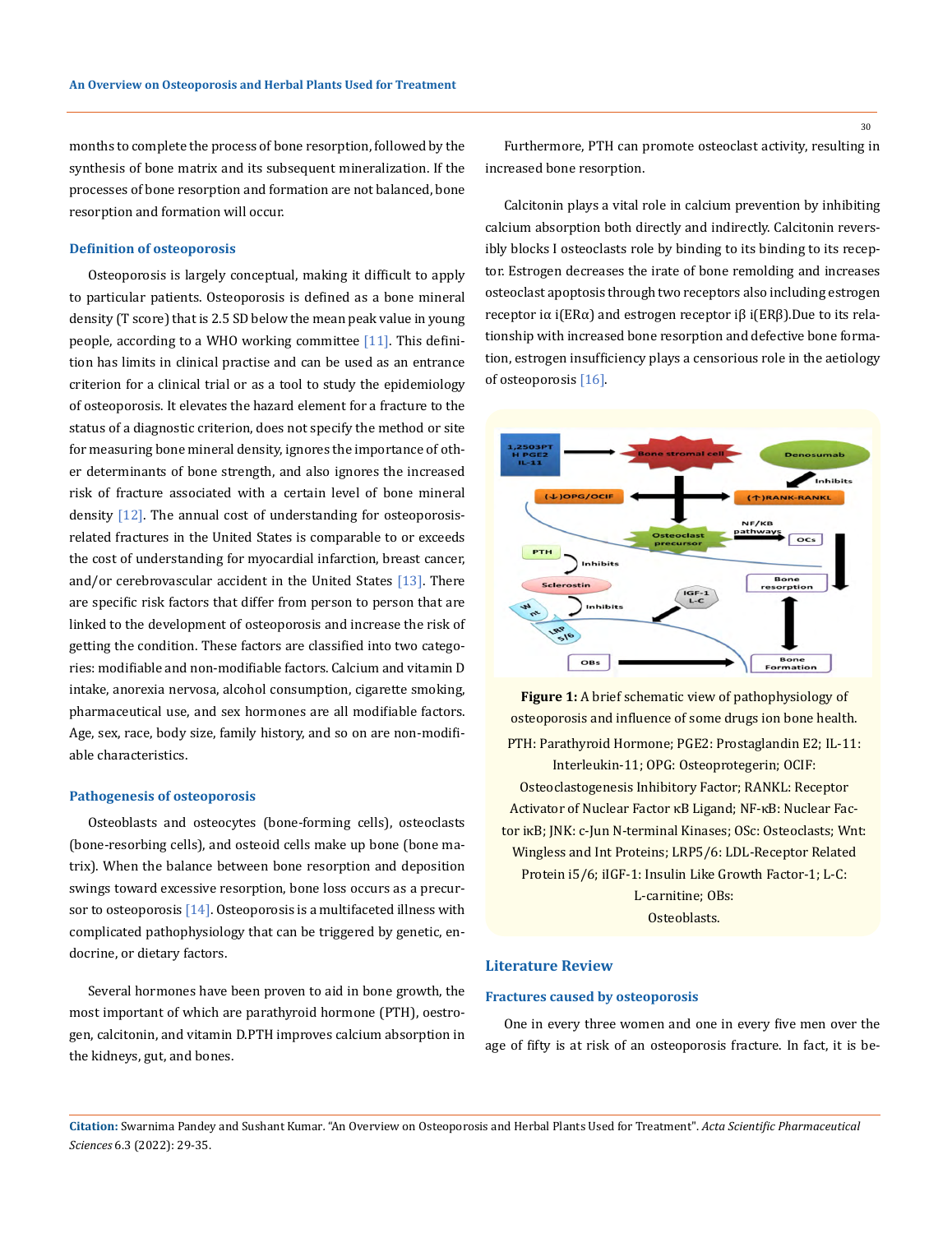lieved that an osteoporosis fracture occurs every 3 seconds. The hip, wrist, and spine are the most prevalent sites for osteoporosisrelated fractures. In both women and men, the likelihood of these fractures occurring, particularly at the hip and spine, increases with age  $[17]$ .

# **Osteoporosis classification**

When analysing the factors that affect bone metabolism, osteoporosis is divided into two groups:

- Primary osteoporosis is the most common type of osteoporosis.
- Secondary osteoporosis.

Primary osteoporosis and secondary osteoporosis are two types of osteoporosis, based on the factors that influence bone metabolism.

There are three forms of primary osteoporosis.

Postmenopausal osteoporosis - occurs when a woman's oestrogen levels drop after menopause, causing bone loss. It is defined by rapid loss of trabecular bone mass with perforation, while cortical bone is partially spared. This loss is also vulnerable for fragility fractures due to load bearing, particularly in the vertebrae and distal radius. It also has a high bone turnover rate, bone marrow growth, and a high frequency of increased endothelial resorption, as well as periosteal bone formation inhibition [18].

# Osteoporosis in children and teenagers is common.

Juvenile osteoporosis is a term that is widely used to describe a type of osteoporosis that occurs in children and adults. This disease is mostly caused by genetic abnormalities that can lead to quantitative or qualitative changes in the connective tissue component of bone, as well as altered osteoblastic activity with trabecular bone involvement. It can also be caused by chronic drug administration, such as anti-epileptics and glucocorticoids, or by leukaemia, extended immobility, or chronic inflammatory illnesses. It is known as juvenile idiopathic osteoporosis when it is impossible to recognise possible causes of it of bone loss and fragility fracture.

# **Osteoporosis in men and seniors**

Secondary osteoporosis refers to patients who have a causal factor or disease process that can be seen  $[19]$ . Due to the unique diagnostic and therapeutic implications, it's important to pay attention. Here are some warning signs for some of the most common forms of secondary osteoporosis management.

Chronic glucocorticoid exposure, due to increased endogenous synthesis (Cushing's syndrome), and to exogenous intake (treatment of inflammatory or autoimmune disease), is an important cause of osteoporosis and By reducing osteoblast proliferation and differentiation and boosting osteoblast and osteocyte apoptosis, glucocorticoids stimulate resorption and decrease bone formation. Fragility fractures occur in between 30 and 50% of patients in the first 5 years of chronic glucocorticoid therapy and their chances is If other risk factors, such as old age, previous fractures, and in women, menopause, are present, further rise [20].

### **Organ transplant osteoporosis**

The appraised prevalence of fragility fractures is around 10- 15 percent in patients waiting for solid organ transplant (kidney, heart, liver, and lungs), due the pessimistic effects. The percentage of patients with osteoporosis rises completely after transplant. After transplant, the percentage of vertebral fractures due to bone fragility reaches a park and also affects 30-40% of patients [18].

#### **Drug osteoporosis**

Epidemiological and retrospective research show that a variety of medicines are linked to osteoporosis and fragility fractures. In addition to steroid therapy, aromatase inhibitors and GnRH have now been linked to an increased risk of fragility fractures. The use of proton pump inhibitors has been linked to a considerably increased incidence of vertebral and hip fractures.

#### **Causes and risk factors**

Doctors have diagnosed a few danger elements for osteoporosis. Some are adaptable, however it's far not possible to disregard others. The frame regularly absorbs antique bone tissue and produces new bone to keep bone density, strength, and structural integrity [22]. Bone density peaks whilst someone is of their 20s, and it starts to weaken at approximately 35 years of age. It can have an effect on each men and females, however it's far maximum possibly to appear in girls after menopause due to the surprising lessen in estrogen. Estrogen commonly protects girls towards osteoporosis [23].

**Citation:** Swarnima Pandey and Sushant Kumar*.* "An Overview on Osteoporosis and Herbal Plants Used for Treatment". *Acta Scientific Pharmaceutical Sciences* 6.3 (2022): 29-35.

31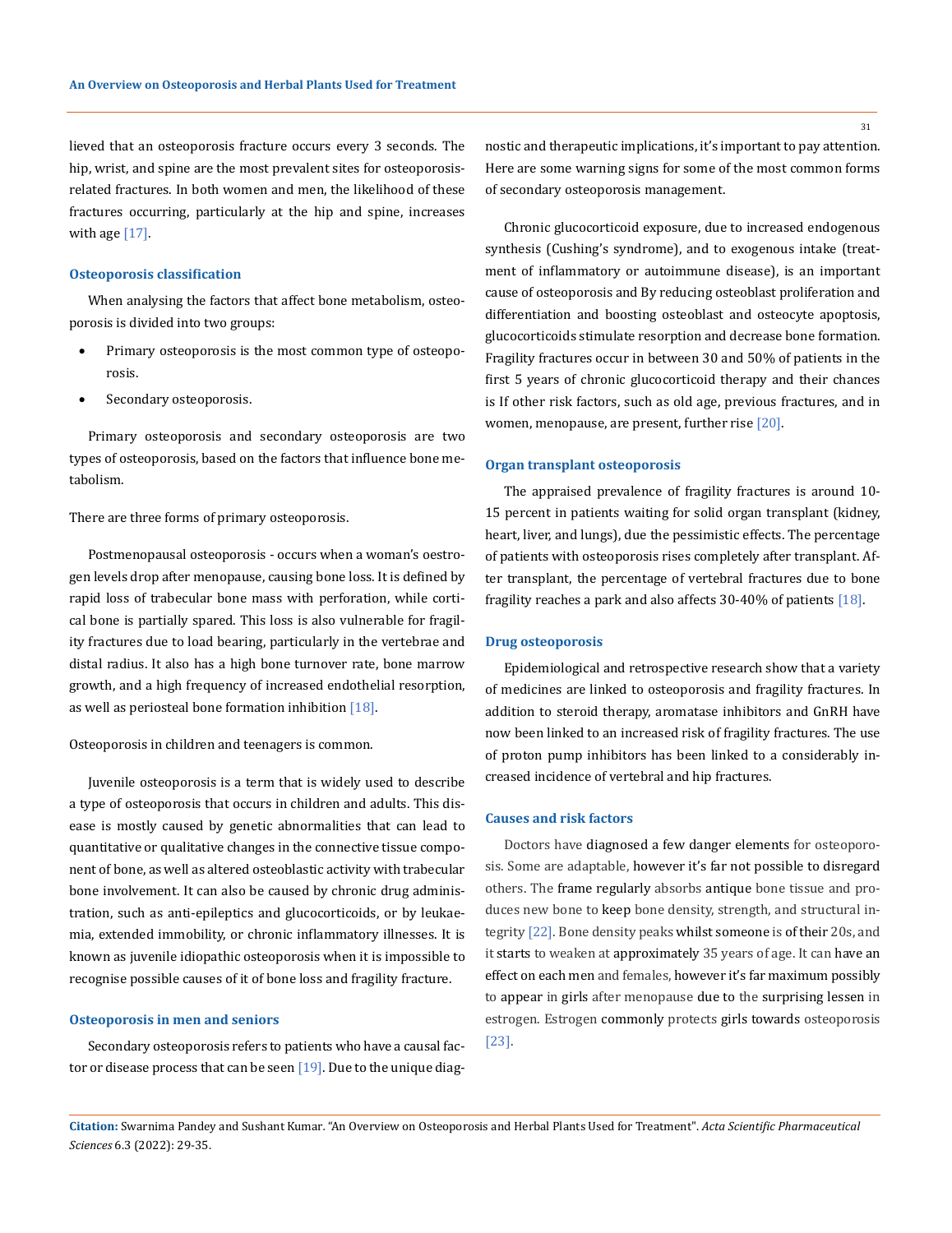#### **Etiology and pathogenesis of osteoporosis**

Bone strength displays the mixing of 2 important features: Bone Density and every other is Bone Quality [24]. Many elements offer to the possibility of osteoporosis fractures, all of which be taken under consideration withinside the assessment of fracture danger in patients [25].



pathogenesis of osteoporosis.

# **Anti-osteoporotic plant and the contract of the contract of the Reduce pain [27].**

Natural merchandise for the supervision of osteoporosis is on the whole phytoestrogens which encompass isoflavones, lignins, flavonoids and coumestans that percentage structural and purposeful similarities' with evidently taking place or artificial estrogens. Phytoestrogens show off like results at diverse reproductive and non-reproductive tissues  $[28]$ . To save you all below physical, intellectual and economic struggling with the aid of using patients,

#### **Sign I and I symptoms of osteoporosis**

Early withinside the direction of the disease, osteoporosis might also additionally reason no symptoms. Later, it could reason decreasing top or continual ache withinside the bones or muscles, mainly low returned ache or neck ache. Later withinside the direction of the disease, acute pains might also additionally come ion instantly. The ache won't diffuse (unfold to different areas), it could be made worse via way of means of interest that places weight ion the area, can be followed via way of means of tenderness and commonly began out to subside in a single week. Pain might also additionally stay extra than three months. People with osteoporosis won't even don't forget a fall or different trauma that could reason a damaged bone, inclusive of withinside the backbone or foot. Spinal compression fractures might also additionally bring about lack of top with a stooped (known as a dowager's hump). Fractures at different sites, generally the hip or bones of the wrist, commonly end result from a fall [26].

# **Treatment**

- • Maintain healthy bone mineral density and Bone mass
- Slow or prevent the development of osteoporosis
- • Prevent fractures
- Maximize the person's ability to continue with their daily
- 

there may be an excessive significance for the higher opportunity healing control particularly from herbal sources which might be notion to be more healthy and more secure for the remedy of osteoporosis [29]. Many medicinal flora were used to save you and deal with osteoporosis in diverse countries. These herbal drug treatments acquired from flora additionally have little facet impact and are greater suitable for long-time period use than synthesized drugs.

| Scientific name                | Family               | <b>Plants parts used</b> | <b>Reported relevant ethno</b><br>medical use | <b>Chemical constituents</b>                            |
|--------------------------------|----------------------|--------------------------|-----------------------------------------------|---------------------------------------------------------|
| Achyranthes<br>bidentata Blume | Amaranthaceae        | Root                     | Bone related diseases                         | Oleanolic acid glucosides,<br>ecdysone and allantion    |
| Uminum cyminum L.              | Apiaceae             | Fruit                    | Toothache, diarrhea, epilepsy                 | B-sitosterol, stigmasterol,  <br>luteolin and apiigenin |
| Berberis aristata DC           | <b>Berberidaceae</b> | Stem bark                | Menopausal disorders,<br>osteoporosis         | Berberine chloride,<br>palmatine chloride,<br>canadine  |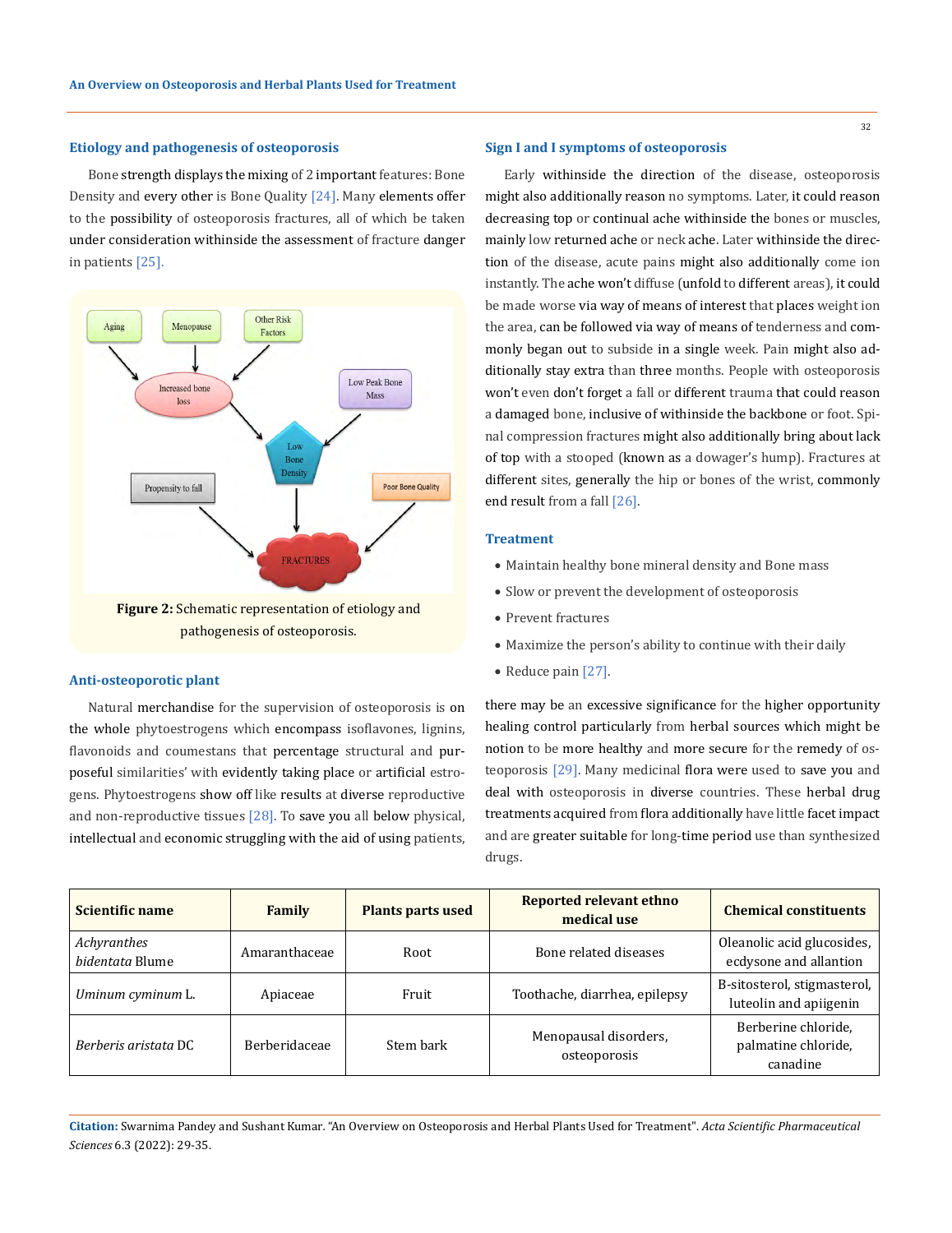|                                  |            |       |                                  | 33                                     |
|----------------------------------|------------|-------|----------------------------------|----------------------------------------|
| Carthamus tinctorius L.          | Compositae | Seed  | Rheumatism and chronic nephritis | Lignas, flavones and<br>serotonins     |
| Silybum williamsii Hance         | Compositae | Seed  | Liver disease                    | Silibinin, isosilibinin,<br>silydianin |
| Vaccinium angustifolium<br>Aiton | Ericaceae  | Fruit | Cardiovascular disease           | Phenolic acids, flavonoids,<br>lignans |
| Abelmoschus manihot<br>(L) Medik | Malvaceae  | Leaf  | Chronic glomerulonephritis       | Calcium                                |

**Table 1**: Antiosteoporosis medicinal plants W chemical constituents and therapeutic I applications.

#### **Epimedium plants**

Epimedium (Berberidaceae) is a low-growing, deciduous, perennial plant. The leaves of E. brevicomum Maxim, E. sagittatum (Sieb.et Zucc) Maxim, E. pubescens Maxim, E. koreanum Nakai, E. wushanense. T.S. Ying have lengthy been used it save you and deal with osteoporosis and different menopause sicknesses in China. those are the maximum frequently used herb pills in antiosteoporotic Chinese conventional remedy formula [3]. Flavonoids including carin, epimedin B and epimedin C are the primary antiosteoporotic constituents, which inhibit bone resorption, stimulate bone formation, suppress urinary calcium excretion and as a consequence save you osteoporosis without hyperplastic outcomes ion the uterus withinside the ovariectomized (OVX) rat model.

# *Glycine max* **L**

*Glycine max* L. (Fabaceae) first of all grows withinside the southwest of Asia and at present, it's far widely planted in warm zone. its seed additionally referred to as soybean, is likewise a fitness complement and consists of enough of nutritional substances, along with proteins and flavonoids such as daidzein, genistein and biochanin A. The soy flavonoids which are structurally and functionally linked to i17-beta-estradiol have sturdy outcomes on bone metabolism in postmenopausal ladies and feature a component in prevention and remedy of postmenopausal osteoporosis.

#### *Psoralea corylifolia* **L**

*Psoralea corylifolia* L. belongs to the family Leguminosae, and this fruit is one of the herbs regularly used in prescribed procedures to treat fractures, bones and joint diseases. New research is P. It suggests that corylifolia has a strong estrogenic effect and its fruits may be an effective treatment for fractures, osteomalacia, and osteoporosis. Excerpt from P Fruits of *Psoralea corylla* not only significantly increase serum inorganic phosphorus levels, but can also clearly develop bone mineralization in rats. Both its fruit and seed extracts and the two isoflavones (colyline and babatin) isolated from this plant can stimulate bone development and exhibit anti-osteoporotic activity.

#### *Salvia miltiorrhiza* **Bunge**

*Salvia miltiorrhiza* Bunge (Labiatae) is a conventional Chinese medicine, broadly used in clinical exercise for the prevention and treatment of cardio-cerebral vascular diseases. Pharmacological testing showed that *S. miltiorrhiza* has anticoagulant, vasodilatory, increased blood flow, anti-inflammatory, free radical scavenging, mitochondrial protective activities. Phytochemical studies divulged various groups of compounds from *S. miltiorrhiza* Bunge extract, the main constituents of which include tanshinones (tanshinone I, tanshinone IIA, cryptotanshinone, i15,16-dihydrotanshinone I) and phenolics (protocatechuic aldehyde, salvianolic acid A and salvianolic acid B).

#### *Drynaria fortunei (Kunze)* **J. Sm**

*Drynaria Fortunei* (Kunze) J of the fern family. Sm. Rhizome has a long healing experience in East Asia and is used to treat gynaecological disorders such as inflammation, arteriosclerosis, hyperlipidaemia and osteoporosis. Traditional Chinese and Korean remedies for treating osteoporosis usually include *Drynaria fortunei* rhizomes. Recent studies have shown that *Drynaria fortunei* has a therapeutic effect on osteoporosis and fractures in ovariectomized rat models and improves bone formation.

# *Pueraria lobata* **and P. mirifca**

*Pueraria lobata* (Wild) Ohwi is an untouched vine of the leguminous family. Its roots are one of the earliest and very important herbs used in Chinese herbs for a variety of medicinal motivations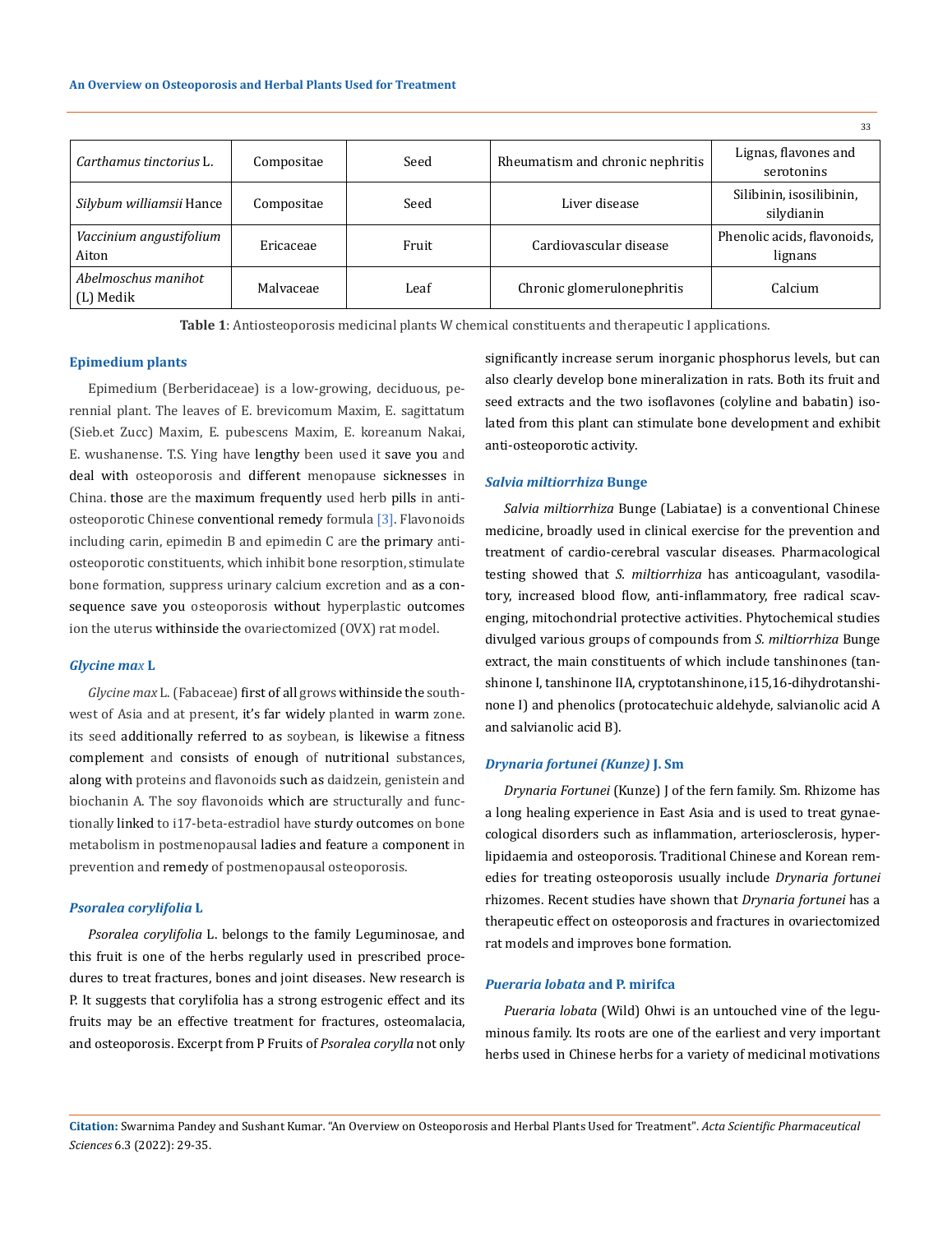and are rich in is of lavonoids such as daidzein and genistein. *P. lobata* root showed a preventive effect on bone loss by prolonging BMD (bone mineral density) in rats and mice after ovariectomy and orchiectomy without showing estrogenic effects in utero. increase. Puerarin, a natural is of lavonoid contained in *P. lobata*, significantly increased osteoblast cell viability, ALP activity, and mineral nodule formation by activating the iP13K/Akt pathway.

# **Conclusion**

In the future, doctors may use stem cell treatment to treat osteoporosis. Researchers discovered in 2016 that injecting a certain type of stem cell into mice cured osteoporosis and bone loss in a way that could benefit humans.

Bone density is thought to be mostly determined by genetic factors, according to scientists. Researchers are looking at which genes are involved in bone growth and loss in the hopes of developing a new osteoporosis treatment.

#### **Bibliography**

- 1. McCloskey E., *et al*[. "FRAX-based assessment and interven](https://pubmed.ncbi.nlm.nih.gov/26077380/)[tion thresholds—an exploration of thresholds in women aged](https://pubmed.ncbi.nlm.nih.gov/26077380/)  [50 years and older in the UK".](https://pubmed.ncbi.nlm.nih.gov/26077380/) *Osteoporosis International* 26.8 [\(2015\): 2091-2099.](https://pubmed.ncbi.nlm.nih.gov/26077380/)
- 2. Chen P., *et al*. "Prevalence of osteoporosis in China: a metaanalysis and systematic review". *BMC Public Health* 16.1 (2016): 1039.
- 3. Jia M., *et al*[. "Potential antiosteoporotic agents from plants: a](https://www.hindawi.com/journals/ecam/2012/364604/)  comprehensive review". *[Evidence-Based Complementary and](https://www.hindawi.com/journals/ecam/2012/364604/)  [Alternative Medicine](https://www.hindawi.com/journals/ecam/2012/364604/)* 2012 (2012).
- 4. Cummings SR., *et al*[. "Risk factors for hip fracture in white](https://pubmed.ncbi.nlm.nih.gov/7862179/)  women". *[New England Journal of Medicine](https://pubmed.ncbi.nlm.nih.gov/7862179/)* 332.12 (1995): 767- [773.](https://pubmed.ncbi.nlm.nih.gov/7862179/)
- 5. Drake MT., *et al*[. "Risk factors for low bone mass-related frac](https://academic.oup.com/jcem/article/97/6/1861/2536556)[tures in men: a systematic review and meta-analysis".](https://academic.oup.com/jcem/article/97/6/1861/2536556) *The [Journal of Clinical Endocrinology and Metabolism](https://academic.oup.com/jcem/article/97/6/1861/2536556)* 97.6 (2012): [1861-1870.](https://academic.oup.com/jcem/article/97/6/1861/2536556)
- 6. Bone HG., *et al*. "Ten years' experience with alendronate for osteoporosis in postmenopausal women". *New England Journal of Medicine* 350.12 (2004): 1189-1199.
- 7. Sözen T., *et al*[. "An overview and management of osteoporosis".](https://www.ncbi.nlm.nih.gov/pmc/articles/PMC5335887/)  *[European Journal of Rheumatology](https://www.ncbi.nlm.nih.gov/pmc/articles/PMC5335887/)* 4.1 (2017): 46.
- 8. Runowicz CD., *et al*[. "American cancer society/American soci](https://pubmed.ncbi.nlm.nih.gov/26641959/)[ety of clinical oncology breast cancer survivorship care guide](https://pubmed.ncbi.nlm.nih.gov/26641959/)line". *[CA: A Cancer Journal for Clinicians](https://pubmed.ncbi.nlm.nih.gov/26641959/)* 66.1 (2016): 43-73.
- 9. Lewiecki EM., *et al*[. "Hip fracture trends in the United States,](https://pubmed.ncbi.nlm.nih.gov/29282482/)  2002 to 2015". *[Osteoporosis International](https://pubmed.ncbi.nlm.nih.gov/29282482/)* 29.3 (2018): 717- [722.](https://pubmed.ncbi.nlm.nih.gov/29282482/)
- 10. Eastell R. "Treatment of postmenopausal osteoporosis". *New England Journal of Medicine* 338.11 (1998): 736-746.
- 11. Kanis JA., *et al*[. "The diagnosis of osteoporosis".](https://pubmed.ncbi.nlm.nih.gov/7976495/) *Journal of Bone [and Mineral Research](https://pubmed.ncbi.nlm.nih.gov/7976495/)* 9.8 (1994): 1137-1141.
- 12. [Brown JP and Josse RG. "2002 clinical practice guidelines for](https://www.cmaj.ca/content/167/10_suppl/S1)  [the diagnosis and management of osteoporosis in Canada".](https://www.cmaj.ca/content/167/10_suppl/S1)  *CMAJ* [167 \(2002\): S1-S34.](https://www.cmaj.ca/content/167/10_suppl/S1)
- 13. [Miller PD. "Underdiagnoses and undertreatment of osteoporo](https://pubmed.ncbi.nlm.nih.gov/26909798/)sis: the battle to be won". *[The Journal of Clinical Endocrinology](https://pubmed.ncbi.nlm.nih.gov/26909798/)  and Metabolism* [101.3 \(2016\): 852-859.](https://pubmed.ncbi.nlm.nih.gov/26909798/)
- 14. Tabatabaei-Malazy O., *et al*[. "New horizons in treatment of](https://pubmed.ncbi.nlm.nih.gov/28173850/)  osteoporosis". *[DARU Journal of Pharmaceutical Sciences](https://pubmed.ncbi.nlm.nih.gov/28173850/)* 25.1 [\(2017\): 2.](https://pubmed.ncbi.nlm.nih.gov/28173850/)
- 15. Crockett JC., *et al*[. "Bone remodelling at a glance".](https://pubmed.ncbi.nlm.nih.gov/21402872/) *Journal of Cell Science* [124.7 \(2011\): 991-998.](https://pubmed.ncbi.nlm.nih.gov/21402872/)
- 16. [Raisz LG. "Pathogenesis of osteoporosis: concepts, conflicts,](https://pubmed.ncbi.nlm.nih.gov/16322775/)  and prospects". *[The Journal of Clinical](https://pubmed.ncbi.nlm.nih.gov/16322775/) Investigation* 115.12 [\(2005\): 3318-3325.](https://pubmed.ncbi.nlm.nih.gov/16322775/)
- 17. Tuzun S., *et al*[. "Incidence of hip fracture and prevalence of](https://pubmed.ncbi.nlm.nih.gov/21594756/)  [osteoporosis in Turkey: the FRACTURK study".](https://pubmed.ncbi.nlm.nih.gov/21594756/) *Osteoporosis International* [23.3 \(2012\): 949-955.](https://pubmed.ncbi.nlm.nih.gov/21594756/)
- 18. Nuti R., *et al*[. "Guidelines for the management of osteoporosis](https://www.ncbi.nlm.nih.gov/pmc/articles/PMC6329834/)  and fragility fractures". *[Internal and Emergency Medicine](https://www.ncbi.nlm.nih.gov/pmc/articles/PMC6329834/)* 14.1 [\(2019\): 85-102.](https://www.ncbi.nlm.nih.gov/pmc/articles/PMC6329834/)
- 19. Nancy J. "A study to assess the effectiveness of structured teaching programme on knowledge regarding prevention of osteoporosis among health care personnel working in Rajiv Gandhi Government General Hospital, Chennai: College of Nursing, Madras Medical College, Chennai" (2018).
- 20. Prescott PT. "Disorders of the adrenal cortex". Medical Management of the Surgical Patient: A Textbook of Perioperative Medicine (2013): 358.